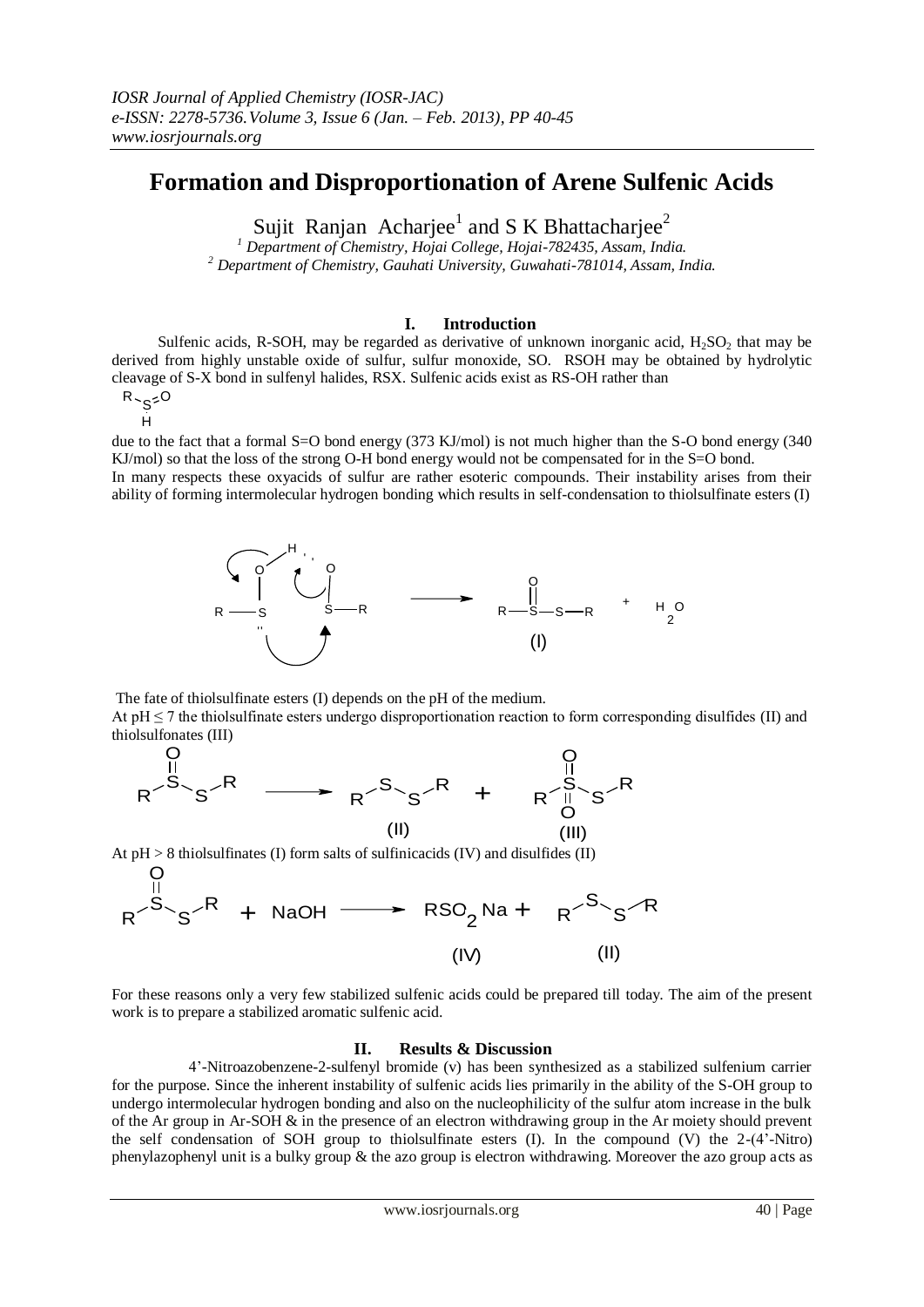a good proton acceptor from the sulfenic acid unit to form a stabilized tautomeric structure (VII) of the acid (VI).



So, it is expected that the sulfenyl bromide (V), on hydrolytic cleavage of the S-Br bond should result in a stabilized sulfenic acid (VI, VII)



In an attempt to prepare the sulfenic acid (VI) an aqueous solution of the sulfenyl bromide (V) is treated with equimolecular amount of aq. NaOH. The solution remains clear for half a minute & then begins to turn turbid  $\&$ in about two hours time an orange yellow ppt is formed which is composed of a mixture of three compounds viz. the corresponding disulfide (VIII), thioether (IX), and a sulfenyl sulfite (X). Formation of these compounds can be explained due to disproportionation reaction of sulfenic acid (VI) initially formed involving a sulfenic anhydride (XI) intermediate. The unstable sulfenic acid self condenses to the thiolsulfinate (XI), which partly rearranges to the sulfenic anhydride (XII) giving the disproportionation products, the disulfide (VII) and the thiolsulfonate (XIII).



(XIII) Being unstable, splits off a molecule of SO2 to be converted to the diarylthioether (IX). The liberated SO2 in aq. solution, reacts with unconverted sulfenic acid still left to form the 'sulfinate' (X). The thermolability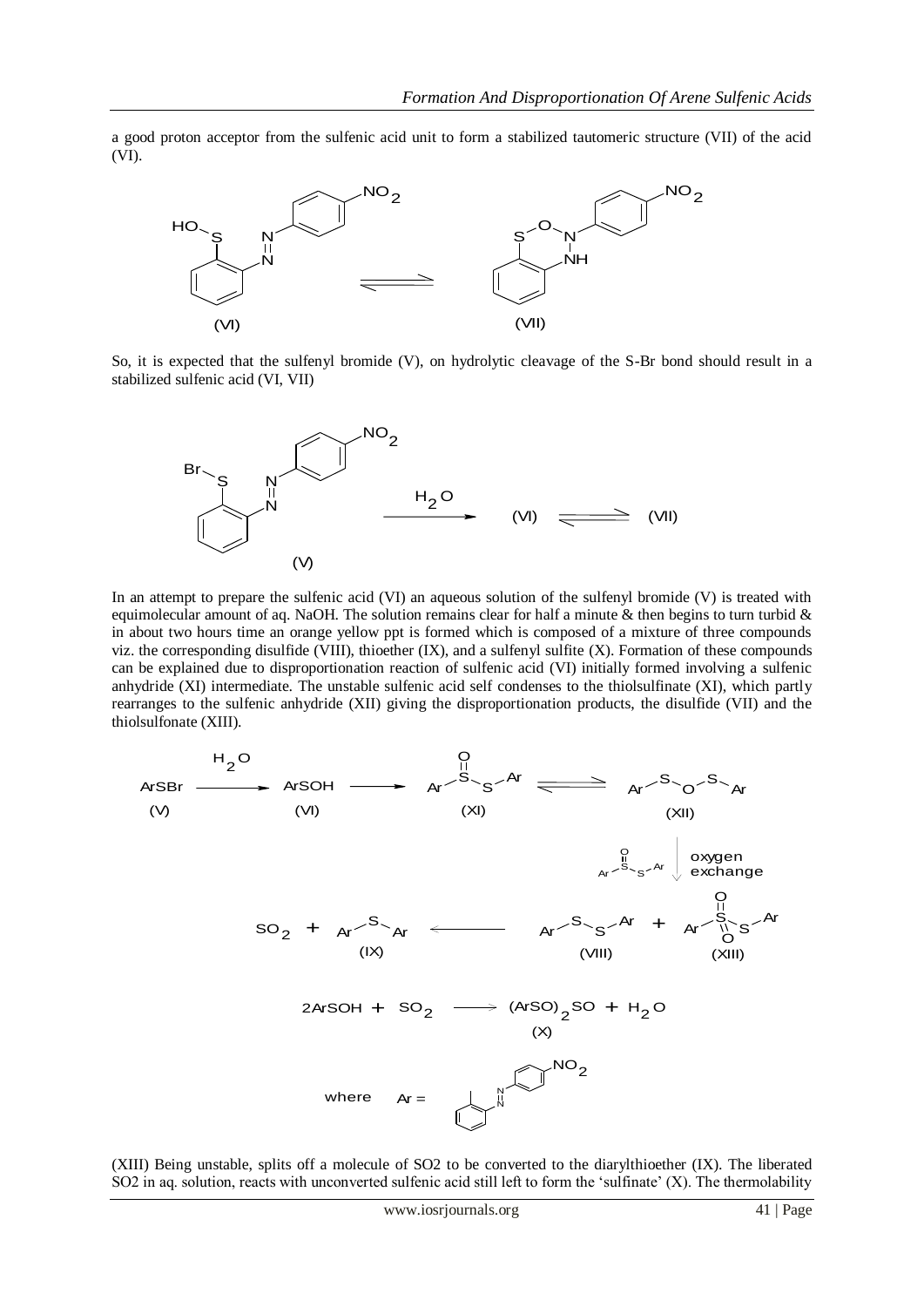of the thiolsulfonate (XIII) has also been established by a direct synthesis of the compound from the corresponding sodium sulfinate (XIV)  $\&$  sulfenyl bromide (V) when a yellow flocculant ppt is obtained from the from the aq. solution.

This yellow ppt slowly turns red during filtration & crystallization to give the diarylthioether (IX)  $\&$  SO2 gas which turns yellow dichromate paper green.



When the hydrolysis has been performed three molar proportion of alkali, the reaction takes place much faster due to the formation of sulfenate salt (XV) which imparts a transient blue violet colour to the solution due to charge transfer phenomenon in the sulfenate anion. The sulfenic anion being more nucleophilic than the sulfenic acid undergoes self-condensation to thiolsulfinate (XI) much faster. The electrophilic sulfenyl sulfur of (XI) is readily attacked by excess alkali to form the corresponding soluble sodium sulfinate (XVI) and the mercaptan (XVII). The latter undergoes a rapid condensation with any unreacted sulfenic acid to form the corresponding insoluble disulfide (VIII). The formation of the products can be explained as per the scheme II.

# **Scheme- II**



The free sulfinic acid (XIX) can be liberated as a rose red ppt by acidification of the aq. filtrate containing the sodium sulfinate. On crystallization from benzene-light petrol mixture this rose red sulfinic acid (XIX) gives colourless plates of the tautomeric form (XX) of the sulfenic acid.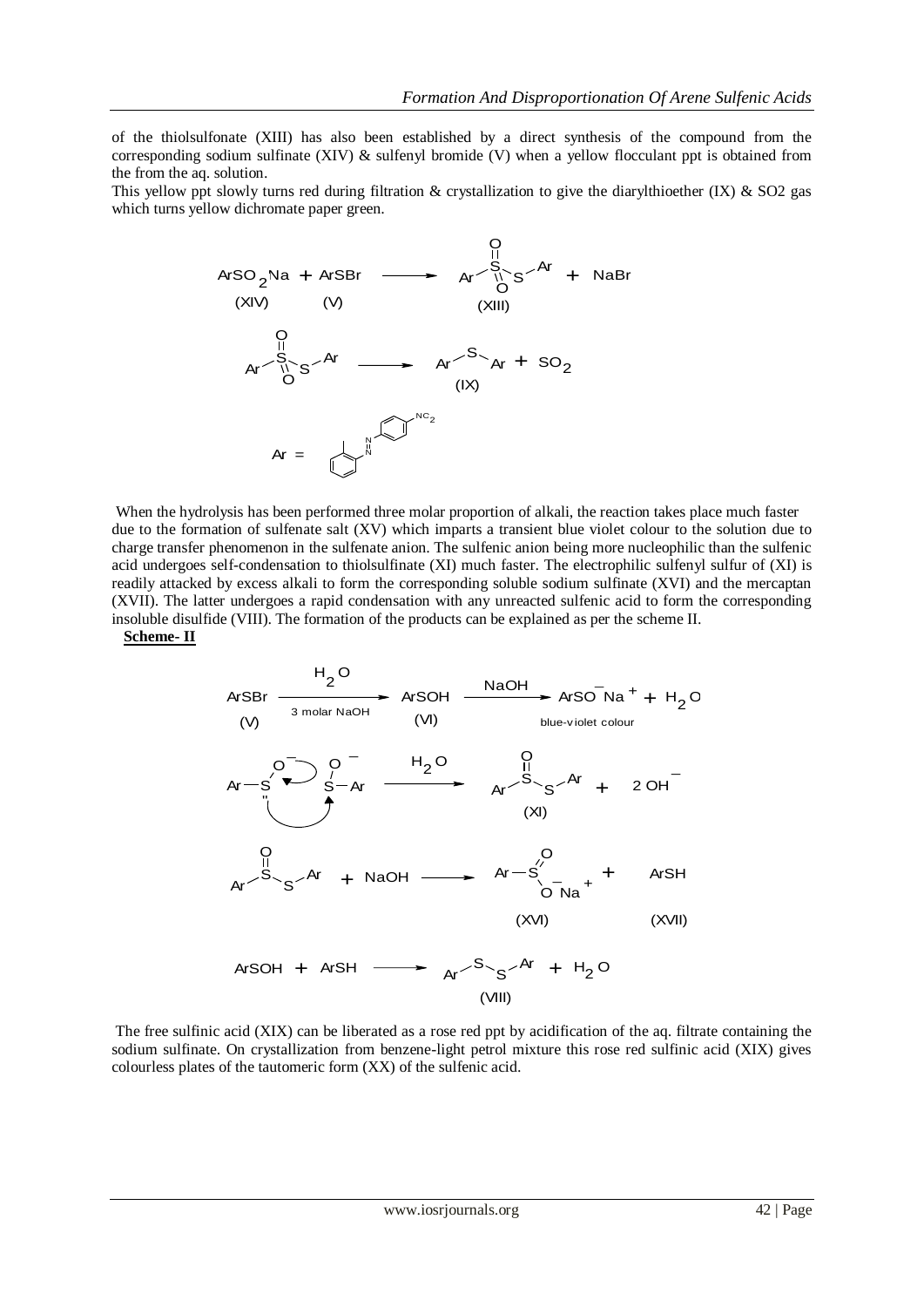

Our endeavor to prepare a stabilized sulfenic acid has failed perhaps, due to the fact that the conjugate acid of OH being a very weak acid H2O, the sulfenyl sulfur atom of the sulfenic acid group S-OH remains strongly nucliophilic. This keeps the –SOH group away from the ortho arylazo group thereby precluding any proton transfer from –SOH to the azo group -N=N-, to attain tautomeric stability. Though the bulky ortho arylazo naphthyl moiety attached with the sulfur atom raises the activation energy of the self condensation reaction to the thiolsulfinate, as is reflected in the relatively long time (2 hour) taken for the completion of the reaction with equimolar amount of NaOH, it can not prevent the reaction but only can slow it down.

# **III. Experimental REACTION WITH EQUIMOLAR SODIUM HYDROXIDE**

To a solution of the sulfenyl bromide (1.068 gm, ~0.003M) in water (100 ml) was added a solution of sodium hydroxide (5.8 ml of 2% solution, ~0.003 M). The mixture was stirred well. The clear solution started becoming turbid in about 30 second & precipitation of a yellow substance was completed in about 2 hours. It was filtered off, washed & dried.

## Yield: 0.72gm

This dried solid was now boiled with benzene (20 ml). The sulfite  $(X)$  remained insoluble & was filtered off and was washed with a little benzene and dried.

## Yield: 90 mg

Crystallized from rectified spirit as orange yellow needles. Mp: 192-93

## **Analysis**: C24H16N6O7S3

Requires: C, 43.5; H, 2.4 & N, 12.6 pc Found: C, 43.8; H, 2.1 & N, 12.9 pc

## **UV & visible spectra:**

**λ**max (nm, ethanol): 422 (έmax 1500; n→π \*), 352(Emax 12000; π→π\*)

## **IR spectra:**

υ (/cm, KBr): 1585 (w, N=N), 1540 & 1400 (m, NO2), 1140 (s, S=O)

From the filtrate the solvent was removed and the disulfide (VIII) present in the mixture was solubilized in water as the corresponding mercaptide (V, SBr = SNa) by boiling with ethanolic alkaline solution of sodium sulfide (300mg of NaOH in 50 ml of water + 50 ml of ethanol).

The diphenyl thioether (IX) remained insoluble and was filtered off, washed with water and dried. Yield:120mg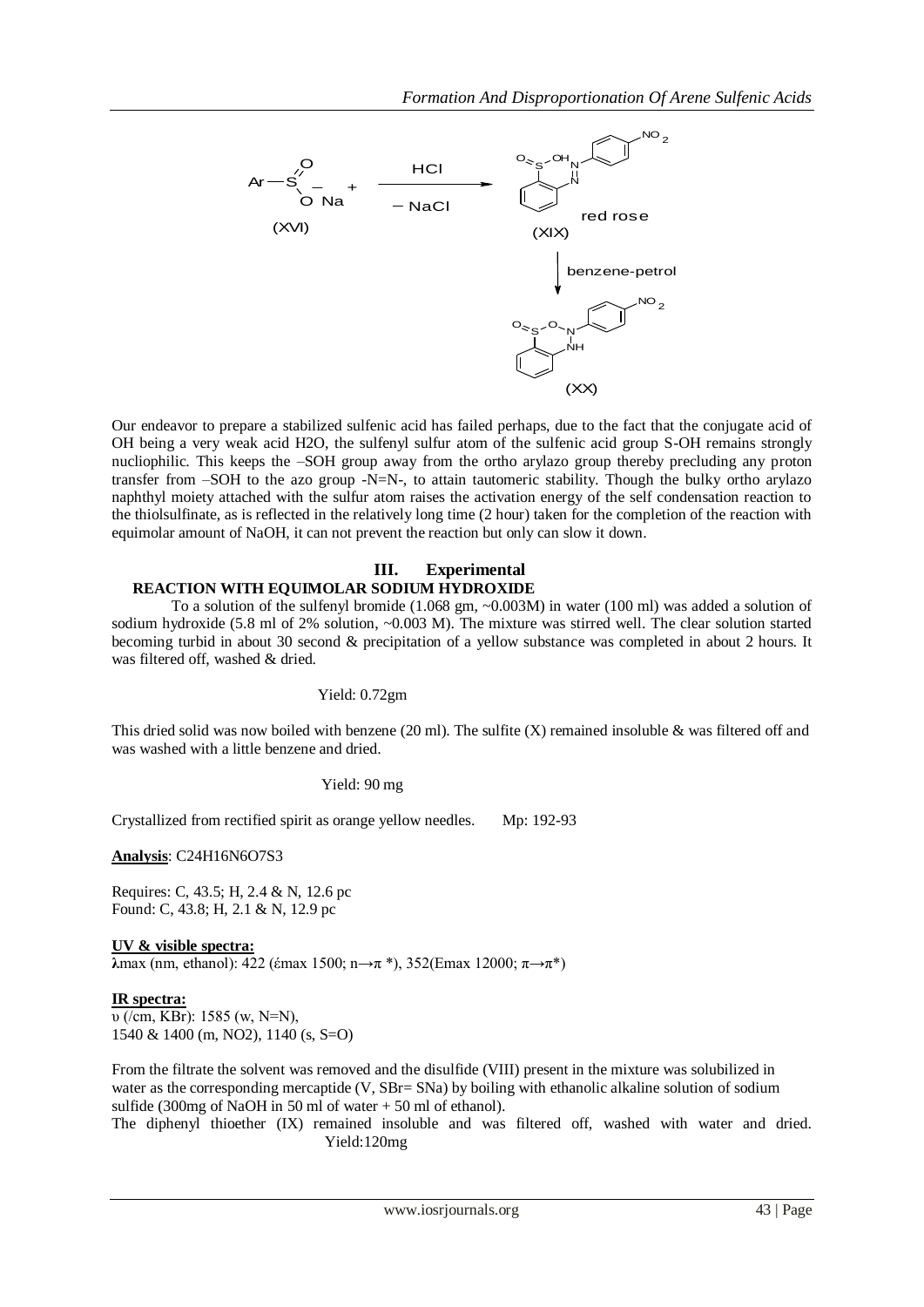Crystallized from light petrol (bp 60-80) as red plates. Mp: 243-45

**Analysis**: C24H16N6O4S

Requires: C, 59.5; H, 3.3 and N, 17.4 pc Found: C, 59.2; H, 3.6 and N, 17.2 pc

## **UV & visible spectra**:

λ max (nm, benzene) 420 (έmax 950, n→π\*), 355 (έmax 11000, π→π\*)

## **IR spectra**:

υ (/cm, KBr) 1585 (w, N=N), 1540 & 1400 (m, NO2)

The filtrate containing sodium mercaptide  $(V, SBr= SNa)$  was acidified with moderately strong HCl and the resulting mixture was heated in a beaker for 5 minutes and then was allowed to stand at room temperature for 1 hour. The mercaptan (V, SBR=SH) formed on acidification underwent oxidation to the disulfide (VIII), which was then filtered off, washed and dried.

#### Yield: 150 mg

Crystallized from benzene-ethanol mixture (90:10 v/v) as red crystals. Mp: 197-98

## **Analysis***:* C24H16N6O4S2

Requires: C, 55.8; H, 3.1 and N, 16.3 pc Found: C, 55.5; H, 3.7 and N, 16.1 pc

## **UV and visible spectra**:

λmaxi (nm, benzene): 425 (έmax 900, n→π\*), 360 (έmax 12000, π→π\*)

**IR spectra**: υ (/cm, KBr) 1590 (w, N=N), 1540 and 1395 (m, NO2)

## 2. **REACTION OF SULFENYL BROMIDE (v) WITH 3 MOLAR PROPORTION OF AQUEOUS SODIUM HYDROXIDE**

To an aq solution of sulfenyl bromide (1.068 gm, ~ 0.003m) was added an aq solution of sodium hydroxide (6 ml of 6% solution,  $\sim 0.009$ m) when a red ppt was formed quickly from a transient blue-violet solution. The precipitated disulfide (VIII) was filtered off, washed and dried.

Yield: 400 mg (80% of the theory)

Crystallization from benzene-alcohol mixture (90:10, v/v) as red crystals. Mp & mixed mp 193-95. The filtrate on acidification with moderately strong HCl gave a rose red ppt of the sulfinic acid (XIX), which was filtered off, washed with water and dried.

Yield:  $180 \text{ mg}$  ( $\sim 60\%$  of the theory)

Crystallized from benzene-light petrol mixture as nearly colourless plates due to the tautomeric form (XX) of the acid. Mp 144-45.

**Analysis***:* C12H9N3O4S Requires: C, 49.5; H, 3.1 and N, 14.4 pc Found: C, 49.4; H, 3.0 and N, 14.0 pc.

## **UV and visible spectra**: